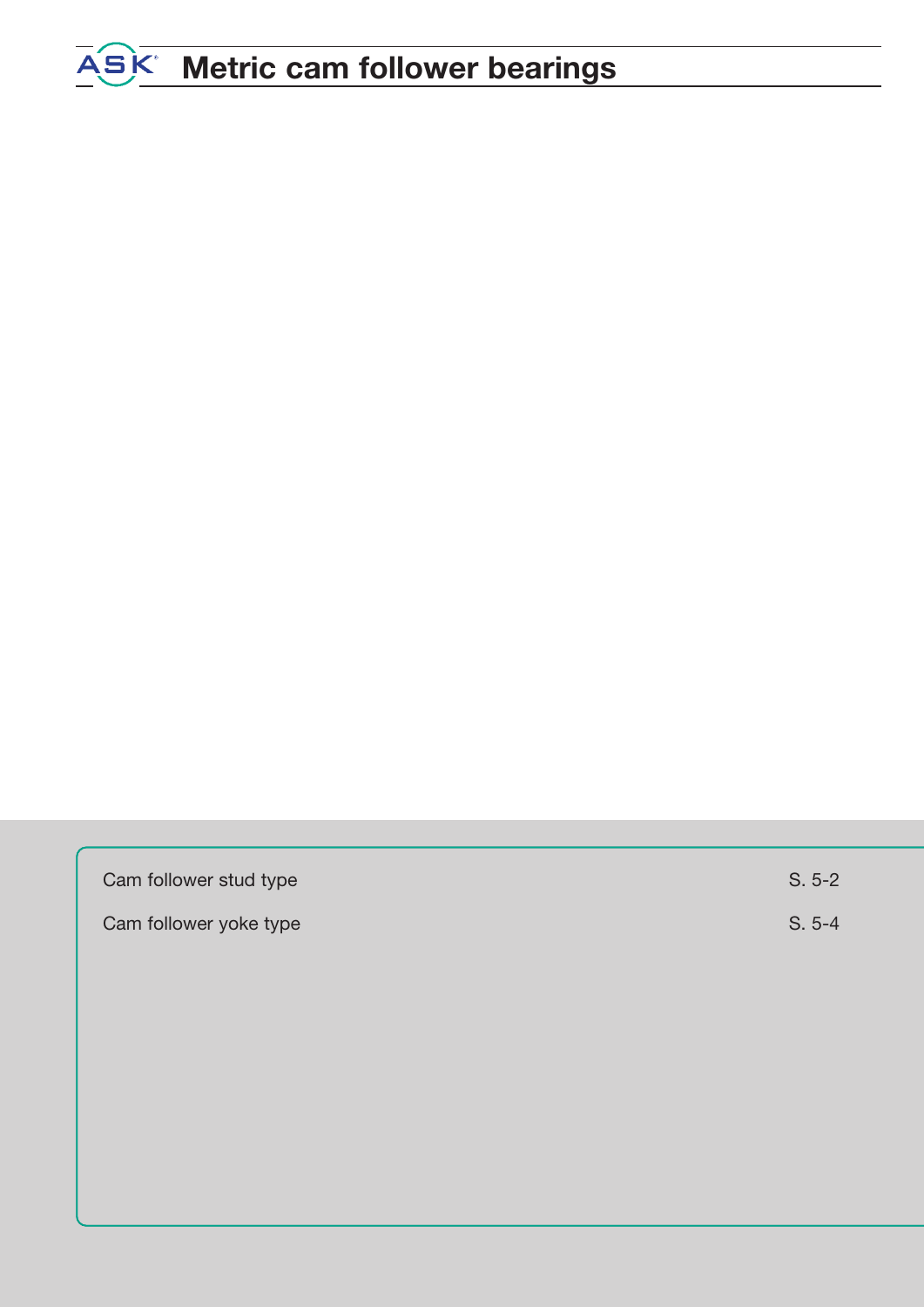



#### Cam follower s t u d t y p e



### Cam follower yoke type

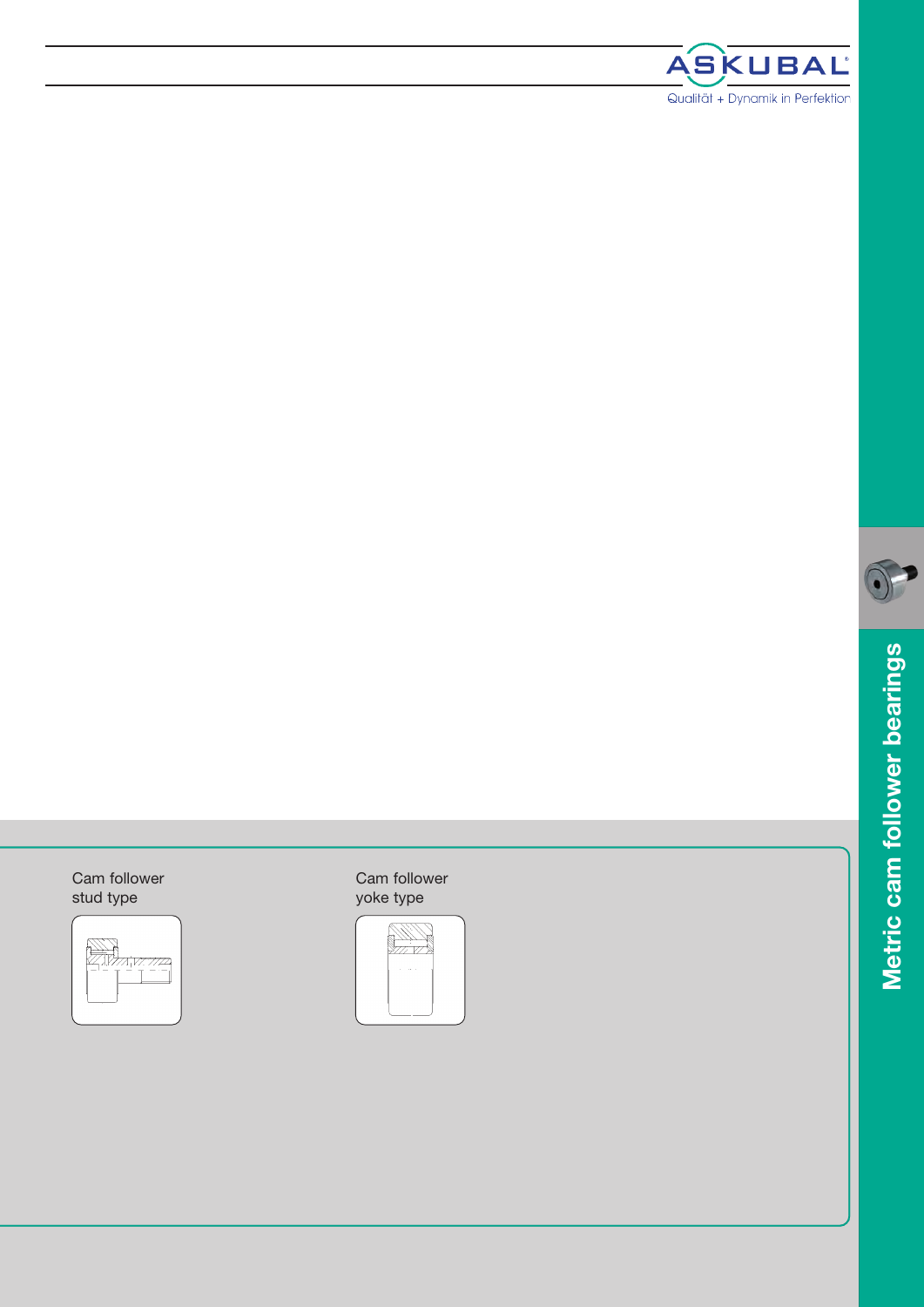### **Cam follower stud type**

crowned roller diameter KR: cage type KRV: full cemplemented PP: sealed on both sides SK: hex hole



|                        | <b>Dimensions</b> |         |           |              |     |       |                          |          |       |       |                          |                |
|------------------------|-------------------|---------|-----------|--------------|-----|-------|--------------------------|----------|-------|-------|--------------------------|----------------|
| Designation            | D                 | d<br>h7 | C<br>max. | r<br>min.    | B   | $B_1$ | B <sub>2</sub>           | G        | $G_1$ | M     | $M_1$                    | C <sub>1</sub> |
|                        | mm                | mm      | mm        | mm           | mm  | mm    | mm                       | mm       | mm    | mm    | mm                       | mm             |
| <b>KR 13 PPSK-ASK</b>  | 13                | 5       | 10,2      | 0,3          | 23  | 13    | $\overline{\phantom{a}}$ | M 5x0,8  | 7,5   | $3^*$ | ٠                        | 0,5            |
| KR 16 PPSK-ASK         | 16                | 6       | 11        | 0,3          | 28  | 16    | ÷,                       | M 6x1    | 8     | $4^*$ | $\overline{\phantom{a}}$ | 0,6            |
| <b>KRV 16 PPSK-ASK</b> | 16                | 6       | 11        | 0,3          | 28  | 16    | $\overline{\phantom{a}}$ | M 6x1    | 8     | $4^*$ | $\overline{\phantom{a}}$ | 0,6            |
| KR 19 PPSK-ASK         | 19                | 8       | 11        | 0,6          | 32  | 20    | $\overline{\phantom{a}}$ | M 8x1,25 | 10    | $4^*$ | $\overline{\phantom{a}}$ | 0,6            |
| <b>KRV 19 PPSK-ASK</b> | 19                | 8       | 11        | 0,6          | 32  | 20    | ÷                        | M 8x1,25 | 10    | $4^*$ | $\sim$                   | 0,6            |
| KR 22 PPSK-ASK         | 22                | 10      | 12        | 0,3          | 36  | 23    | $\overline{\phantom{a}}$ | M 10x1   | 12    | $5*$  | $\overline{\phantom{a}}$ | 0,6            |
| <b>KRV 22 PPSK-ASK</b> | 22                | 10      | 12        | 0,3          | 36  | 23    | ۰                        | M 10x1   | 12    | 5     | $\overline{\phantom{a}}$ | 0,6            |
| KR 26 PPSK-ASK         | 26                | 10      | 12        | 0,3          | 36  | 23    | $\overline{a}$           | M 10x1   | 12    | $5^*$ | $\overline{\phantom{a}}$ | 0,6            |
| KRV 26 PPSK-ASK        | 26                | 10      | 12        | 0,3          | 36  | 23    | $\overline{\phantom{a}}$ | M 10x1   | 12    | 5     | $\overline{\phantom{a}}$ | 0,6            |
| KR 30 PPSK-ASK         | 30                | 12      | 14        | 0,6          | 40  | 25    | 6                        | M 12x1.5 | 13    | 6     | 3                        | 0,6            |
| <b>KRV 30 PPSK-ASK</b> | 30                | 12      | 14        | 0,6          | 40  | 25    | 6                        | M 12x1,5 | 13    | 6     | 3                        | 0,6            |
| KR 32 PPSK-ASK         | 32                | 12      | 14        | 0,6          | 40  | 25    | 6                        | M 12x1,5 | 13    | 6     | 3                        | 0,6            |
| <b>KRV 32 PPSK-ASK</b> | 32                | 12      | 14        | 0,6          | 40  | 25    | 6                        | M 12x1,5 | 13    | 6     | 3                        | 0,6            |
| KRV 35 PPSK-ASK        | 35                | 16      | 18        | 0,6          | 52  | 32,5  | 8                        | M 16x1,5 | 17    | 6     | 3                        | 0,8            |
| KRV 40 PPASK-ASK       | 40                | 18      | 20        | $\mathbf{1}$ | 58  | 36,5  | 8                        | M 18x1,5 | 19    | 6     | 3                        | 0,8            |
| KRV 47 PPSK-ASK        | 47                | 20      | 24        | 1            | 66  | 40.5  | 9                        | M 20x1,5 | 21    | 8     | $\overline{4}$           | 0,8            |
| KRV 52 PPSK-ASK        | 52                | 20      | 24        | $\mathbf{1}$ | 66  | 40,5  | 9                        | M 20x1,5 | 21    | 8     | $\overline{4}$           | 0,8            |
| KRV 62 PPSK-ASK        | 62                | 24      | 29        | 1            | 80  | 49,5  | 11                       | M 24x1,5 | 25    | 8     | 4                        | 0,8            |
| KRV 80 PPSK-ASK        | 80                | 30      | 35        | 1,1          | 100 | 63    | 15                       | M 30x1,5 | 32    | 8     | $\overline{4}$           | 1,0            |
| KRV 90 PPSK-ASK        | 90                | 30      | 35        | 1.1          | 100 | 63    | 15                       | M 30x1.5 | 32    | 8     | 4                        | 1.0            |

\*) hex hole only at the flange-side end face

#### **Relubrication possibillity:**

For sizes 13, 16 and 19 relubrication is not possible.

The types KR 22 and KR 26 have a relubrication bore at the flange-side end face.

The types KR 30 and KR 32 have an end to end lubrication bore and an additional hex hole at the stud end.

The version KRV beginning with size 22 has an end to end lubrication bore and an additional hex hole at the stud end.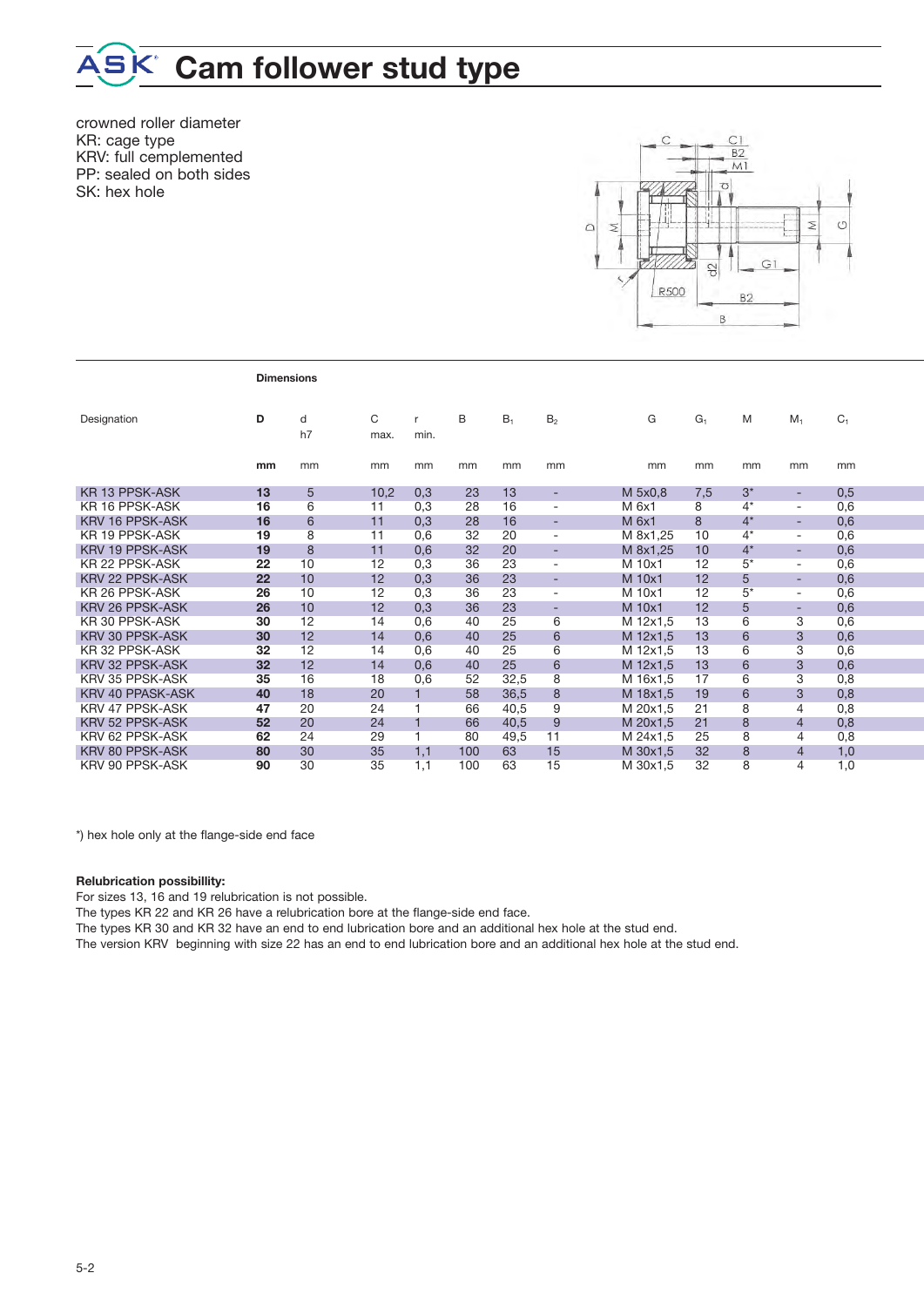

|       | Clamping<br>torque | Load ratings<br>basic |        | as track roller |        | <b>Limiting speed</b><br>grease |        |  |
|-------|--------------------|-----------------------|--------|-----------------|--------|---------------------------------|--------|--|
| $d_2$ | $M_A$              | stat. $C_0$           | dyn. C | stat. $C_0$     | dyn. C | $n_{D}$                         | Weight |  |
| mm    | Nm                 | kN                    | kN     | kN              | kN     | $min-1$                         | g      |  |
| 10    | 2,2                | 2,03                  | 2,20   | 1,49            | 1,85   | 17000                           | 16     |  |
| 12    | 3,0                | 3,71                  | 3,70   | 2,12            | 3,09   | 14000                           | 18     |  |
| 12    | 3,0                | 7,51                  | 6,26   | 2,12            | 5,21   | 3800                            | 20     |  |
| 14    | 8,0                | 4,50                  | 4,06   | 3,73            | 3,36   | 11000                           | 28     |  |
| 14    | 8,0                | 9,44                  | 7,23   | 4,59            | 6,00   | 3100                            | 32     |  |
| 17    | 15,0               | 6,54                  | 5,66   | 5,45            | 4,68   | 8000                            | 44     |  |
| 17    | 15,0               | 11,13                 | 8,47   | 9,36            | 7,07   | 2600                            | 45     |  |
| 17    | 15,0               | 6,54                  | 5,66   | 5,45            | 4,68   | 8000                            | 58     |  |
| 17    | 15,0               | 11,13                 | 8,47   | 9,36            | 7,07   | 2600                            | 61     |  |
| 23    | 22,0               | 8,74                  | 7,42   | 7,25            | 6,18   | 5500                            | 87     |  |
| 23    | 22,0               | 16,33                 | 11,92  | 13,77           | 9,97   | 2100                            | 89     |  |
| 23    | 22,0               | 8,74                  | 7,42   | 7,25            | 6,18   | 5500                            | 98     |  |
| 23    | 22,0               | 16,33                 | 11,92  | 13,77           | 9,97   | 2100                            | 100    |  |
| 27    | 58,0               | 30,72                 | 18,27  | 25,65           | 15,27  | 3400                            | 172    |  |
| 32    | 87,0               | 34,69                 | 20,92  | 28,98           | 17,48  | 2900                            | 249    |  |
| 37    | 120,0              | 51,90                 | 27,71  | 42,03           | 23,12  | 2600                            | 394    |  |
| 37    | 120,0              | 51,90                 | 27,71  | 42,03           | 23,12  | 2600                            | 456    |  |
| 44    | 220,0              | 83,41                 | 41,93  | 58,86           | 34,96  | 2200                            | 811    |  |
| 53    | 450,0              | 143,87                | 69,29  | 92,07           | 57,73  | 1800                            | 1644   |  |
| 53    | 450,0              | 143,87                | 69,29  | 92,07           | 57,73  | 1700                            | 2004   |  |

**Supplies include:**

Size 13 up to 19: nut Sizes 22 up to 32: nut, plug, grease nipple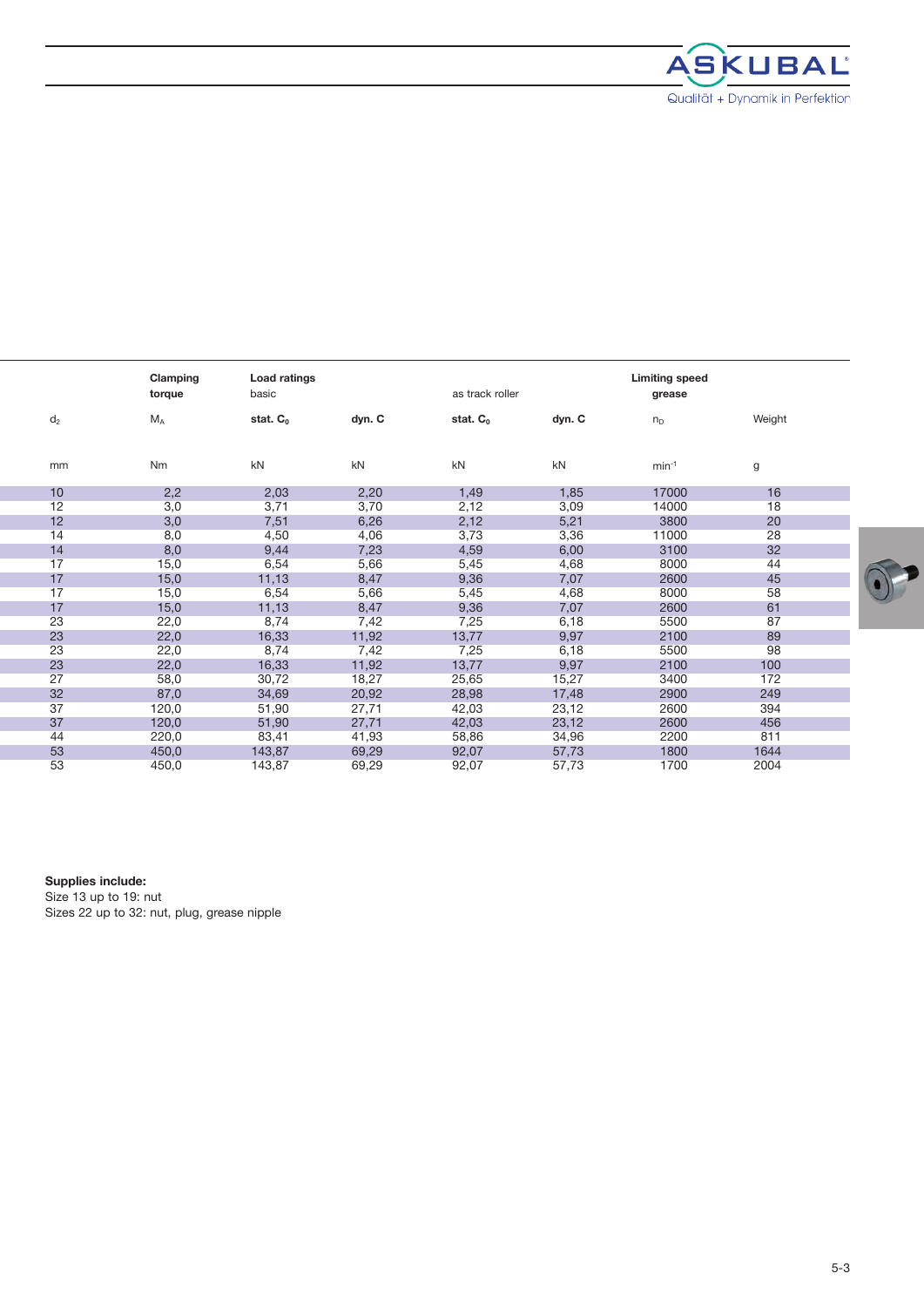## **Cam follower yoke type**

crowned roller diameter NATR: cage type NATV: full complement PP: sealed on both sides



|                | <b>Dimensions</b> |    |    |    |       |      |  |
|----------------|-------------------|----|----|----|-------|------|--|
| Designation    | d                 | D  | C  | B  | $d_1$ | r    |  |
|                | mm                | mm | mm | mm | mm    | mm   |  |
| NATR 5 PP-ASK  | 5                 | 16 | 11 | 12 | 12,5  | 0,15 |  |
| NATV 5 PP-ASK  | 5                 | 16 | 11 | 12 | 12,5  | 0,15 |  |
| NATR 6 PP-ASK  | 6                 | 19 | 11 | 12 | 14,6  | 0,60 |  |
| NATV 6 PP-ASK  | 6                 | 19 | 11 | 12 | 14,6  | 0,60 |  |
| NATR 8 PP-ASK  | 8                 | 24 | 14 | 15 | 19,0  | 0,30 |  |
| NATV 8 PP-ASK  | 8                 | 24 | 14 | 15 | 19,0  | 0,30 |  |
| NATR 10 PP-ASK | 10                | 30 | 14 | 15 | 23,0  | 0,60 |  |
| NATV 10 PP-ASK | 10                | 30 | 14 | 15 | 23,0  | 0,60 |  |
| NATR 12 PP-ASK | 12                | 32 | 14 | 15 | 25,0  | 0,60 |  |
| NATV 12 PP-ASK | 12                | 32 | 14 | 15 | 25,0  | 0,60 |  |
| NATR 15 PP-ASK | 15                | 35 | 18 | 19 | 27,6  | 0,60 |  |
| NATV 15 PP-ASK | 15                | 35 | 18 | 19 | 27,6  | 0,60 |  |
| NATR 17 PP-ASK | 17                | 40 | 20 | 21 | 32,0  | 1,00 |  |
| NATV 17 PP-ASK | 17                | 40 | 20 | 21 | 32,0  | 1,00 |  |
| NATV 20 PP-ASK | 20                | 47 | 24 | 25 | 37,0  | 1,00 |  |
| NATV 25 PP-ASK | 25                | 52 | 24 | 25 | 42,0  | 1,00 |  |
| NATV 25 PP-ASK | 25                | 52 | 24 | 25 | 42,0  | 1,00 |  |
| NATV 30 PP-ASK | 30                | 62 | 28 | 29 | 51,0  | 1,00 |  |